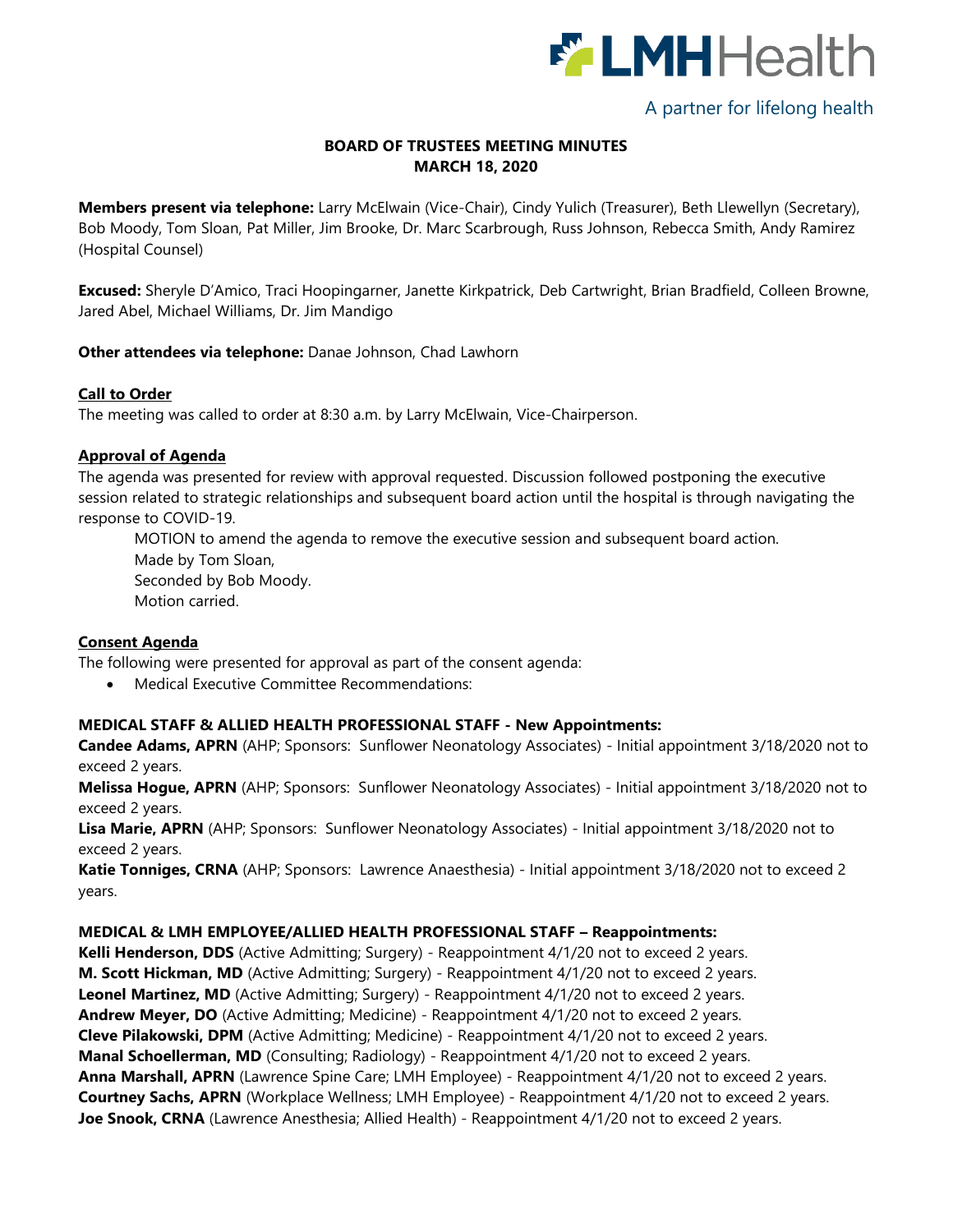

**Karen Tsai, PA** (OrthoKansas; LMH Employee) - Reappointment 4/1/20 not to exceed 2 years.

#### **FOCUSED PRACTITIONER PRACTICE EVALUATIONS:**

**Steve Myrick, MD** – Active Admitting; General Surgery – Initial for privilege addition of "amputations." **Bilal Farhat, MD** – Active Admitting; Ophthalmology – Initial **Lindsey McDaniel, MD** – Active Admitting; Pediatrics – Initial **Krista Whitney, MD** – Active Admitting; Pediatrics – Initial **Ursula Kenkel, Dental Assist.** – AHP; Oral Surgery Kansas – Initial **Leighton Miller, APRN** – LMH Employee; OrthoKansas – Initial **Roxanne Smith, Dental Assist.** – AHP; Lawrence Pediatric Dentistry – Initial **Dayna Woodward, Dental Assist.** – AHP; Oral Surgery Kansas – Initial

#### **PRIVILEGE &/or STATUS CHANGES & RESIGNATIONS:**

**Terrance Riordan, MD** – Active Admitting; Pediatrics – Requests privilege additions of:

- 1.) Umbilical Catheterization;
- 2.) Intubation for meconium &/or resuscitation;
- 3.) Attendance at vaginal & cesarean deliveries.

**Elizabeth Beal, MD –** Active Non-Admitting; Family Practice – Resignation effective 2/21/2020.

**Kaitlin Ditch, MD** – Active Admitting; IM/Endocrinology – Requests leave of absence effective 2/14/2020 for 8 weeks.

**Charles Yockey, MD –** Active Admitting; IM/Pulmonary – Requests leave of absence effective 2/21/2020 for approximately 4 weeks.

**Emily Fox, CNM** – LMH Employee; LOGS – Resignation effective 2/21/2020.

**Caitlin Johnston, APRN** – LMH Employee; Internal Medicine Group – Requests leave of absence effective 1/8/2020  $-4/6/2020$ .

MOTION to approve the consent agenda Made by Bob Moody, Seconded by Cindy Yulich. Motion carried.

## **Chairperson of the Board Report**

- Larry McElwain, Vice-Chair, announced that Joanne Hurst has resigned from the board and shared the following statement from Joanne:
	- $\circ$  I appreciate all the support I've been given as a board member and most recently as chair. As all of you know, I do love LMH Health and I love being on the Board of Trustees. Also, each of you has become a member of my second family and I will miss you. However, I know that the hospital is in good hands and that each of you loves the hospital as much as I do.
	- o I will continue to support LMH Health in all of the ways that I can and cheer for you in your work. I know that you will succeed in continuing the growth of LMH. Thank you for being the best Trustee Board for the best community/regional hospital in the land.
	- o Discussion followed about the Board's gratitude for Joanne's dedication and service to the hospital. The Board will recognize Joanne formally when they are able to meet in person again.

## **Chief of Staff Report**

• No report.